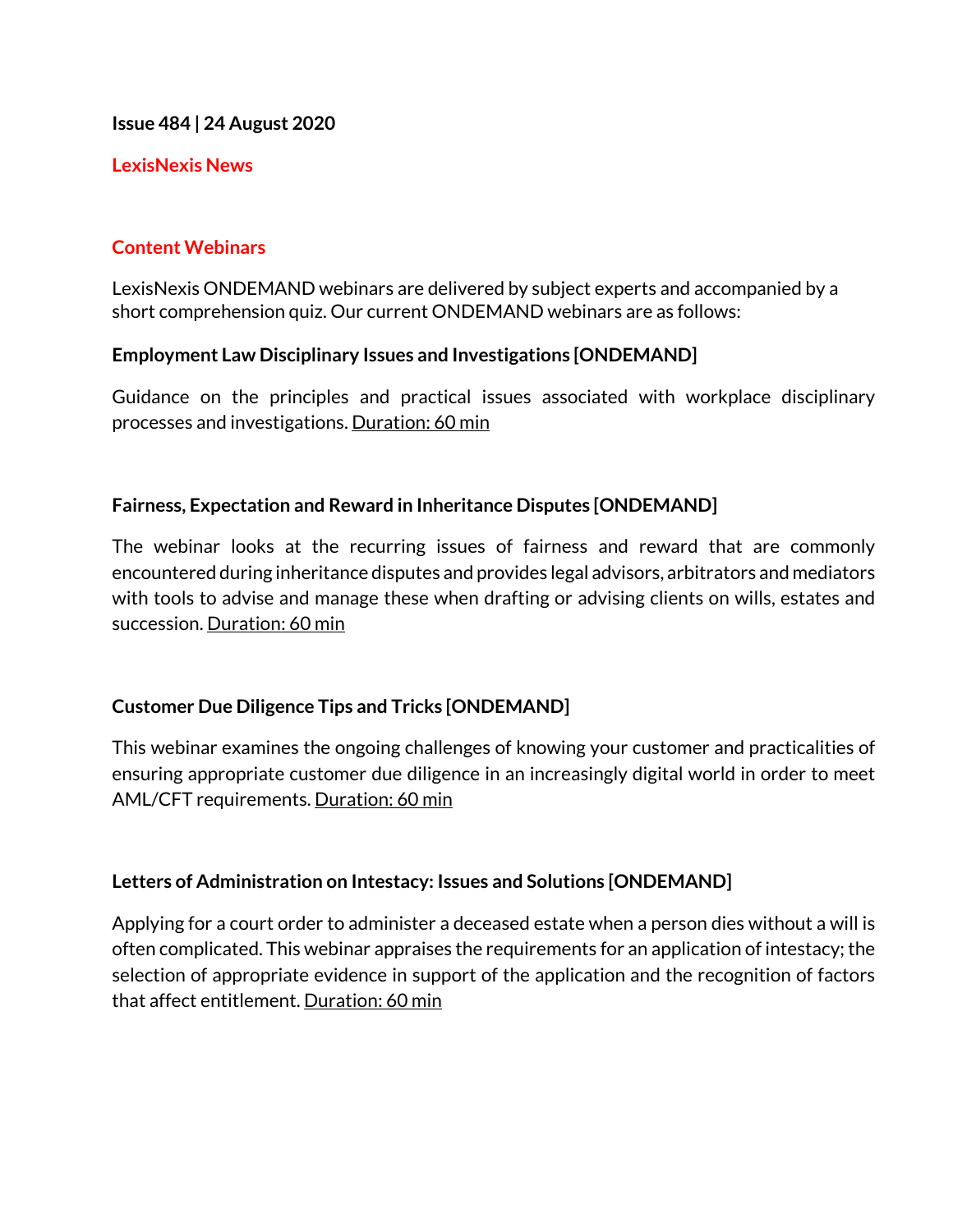# **Letters of Administration with the Will Annexed [ONDEMAND]**

The application process for Letters of Administration with the will annexed differs from probate applications and knowing what matters need to be considered and addressed and supported by evidence, or indeed omitted, when making an application, is not always clear. This webinar provides guidance on recognising the key requirements for the preparation of a valid will and the requirements for making an improperly executed will declared valid. Duration: 60 min

# **Product Support Webinars**

# *Did you know that our LexisNexis training webinars are complementary and most are CPD compliant?*

# **The Laws of New Zealand Updates & Reissues Webinar – Monday, 24th of August at 2pm**

The Laws of New Zealand is an encyclopaedic work updated regularly reliably stating the whole of the law of New Zealand–statutory, regulatory and judicial, including extensive crossreferencing to Halsbury's Laws of England and Halsbury's Laws of Australia. Authors of this prestigious work include Judges, academics, and senior members of the profession. The authors give the publication its authority through their specialist and practical knowledge of New Zealand law. Learn about the 150+ titles in LONZ and how to work with these efficiently. Duration: 60min

# **NZ Bar Webinar – Friday, 28th of August at 10am**

NZBA members—Improve your skills and save time researching with Lexis Advance. In our Barfocused training session, discover how to make the most of the big red search box, filter your search results, create links to your favourite publications, highlight and annotate content, create your own work folders to organise your research. Makes researching easy for you. Duration: 60min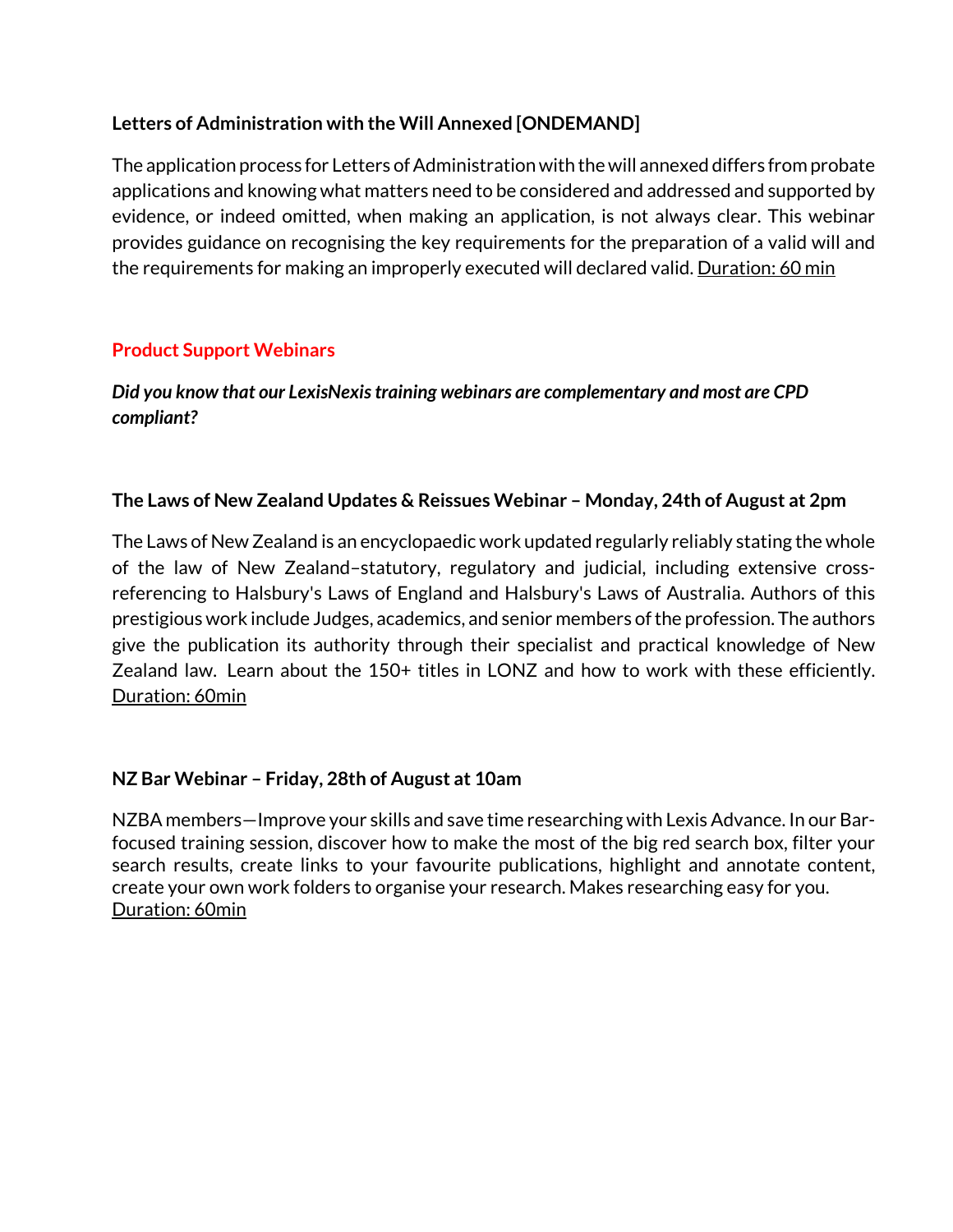### **Employment**

Latest legal updates One-stop-shop "jobs and training" opens Wage subsidy targeted for Auckland if lockdown extends

### **Family**

### **Practical Guidance: Family**

Latest legal updates

Increase in divorce enquiries to lawyers since Covid-19

New Family Law Section Chair is barrister Caroline Hickman

Otago researchers say more weight needed for children's voices in Family Court

Changes to subsequent children legislation

Family Court (Supporting Children in Court) Legislation Bill introduced

Relationship property dispute between former model Kylie Bax and ex-husband in High Court

Court of Appeal quashed conviction for perjury in Family Court proceedings

# **Practical Guidance: Family Dispute Resolution**

Latest legal update

Strategies to reduce conflict between separated parents

# **International Law**

**Textbook** *The Conflict of Laws in New Zealand* Maria Hook & Jack Wass RRP\*incl GST: \$200.00 ISBN: 9780947514112 (book) Publication date: July 2020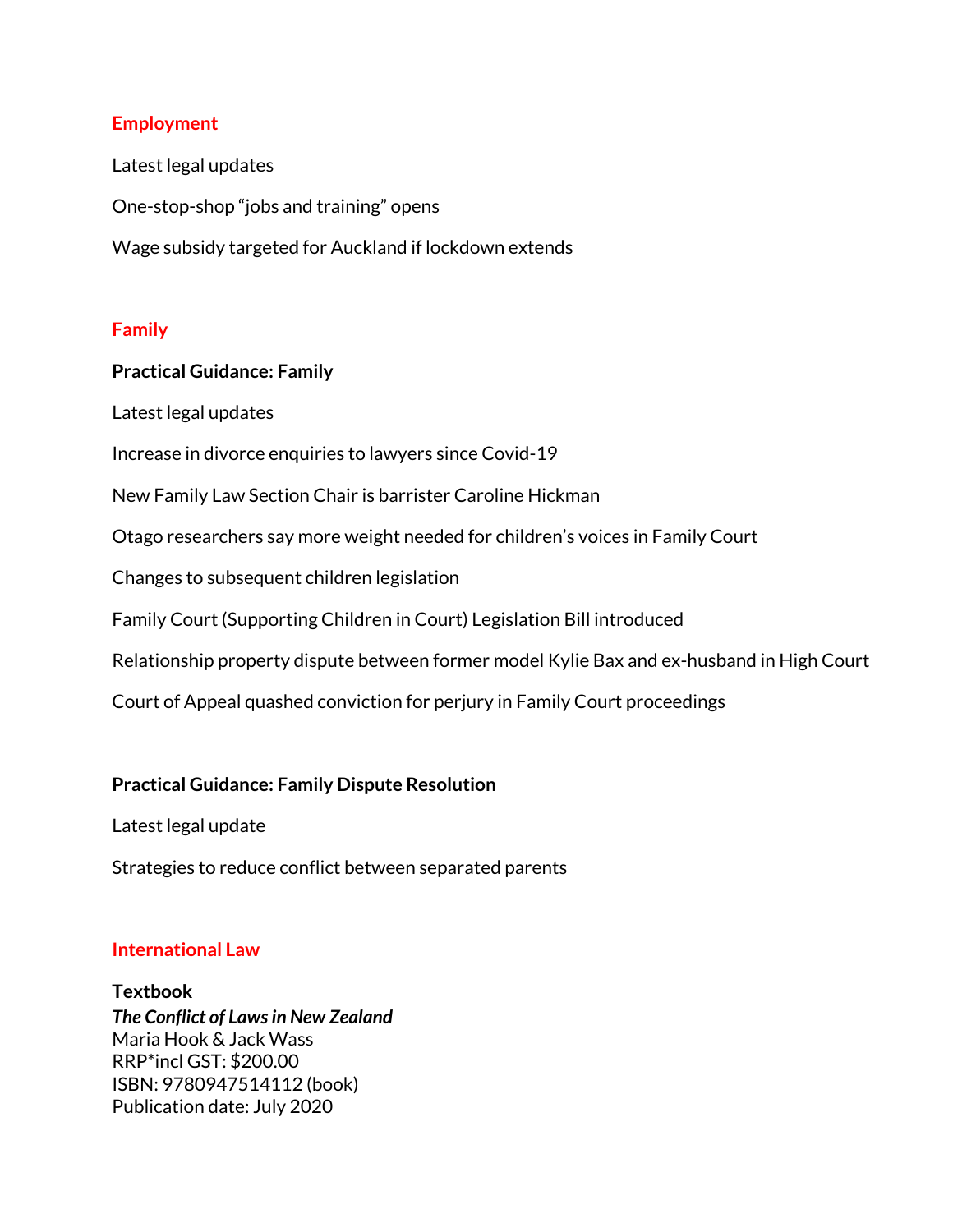### **New Zealand Law Reports**

### *Lex & Lore Podcast*

Join host, Geoff McLay, along with a who's who of academic and legal experts, as they dissect cases, judgements and developments affecting the courts today.

### *Editor's Notes Blog*

*New Zealand Law Reports* Editor Geoff McLay's *Editor's Notes*is a blog that provides readers with regular commentary on the cases we publish in the Reports. It is designed to not only let you know what is significant in terms of the doctrine in cases reported, but to also provide a flavour of how New Zealand judges are deciding important cases and reveal possible links between what seem like disparate decisions. Cases mentioned therein are linked to the reports on Lexis Advance.

### **Property**

### **Butterworths Conveyancing Bulletin**

Volume 19 issue 5 is now available online.

This issue includes comment on recent key cases on the areas of cross-leases and staged developments (*AAL Holdings Ltd v Dai* [2020] NZHC 211), caveats (*Topa Partners Ltd v JWL International Group Ltd* [2020] NZHC 182), unit titles (*Arriesgado v Gallagher Family Investments Ltd* [2020] NZHC 232), landlord and tenant (*127 Hobson Street Ltd v Honey Bees Preschool Ltd* [2020] NZSC 53) and freehold covenants (*Fox Mortimer Trustee Co Ltd v MGH Trah Ltd* [2020] NZHC 321).

# **Practical Guidance: Property**

Latest legal update Residential Tenancies Amendment Act 2020 in force

### **Textbook**

*Principles of Land Law in New Zealand***, 3rd edition** Don McMorland RRP\*incl GST: \$220.00 ISBN: 9781988546230 Publication date: June 2020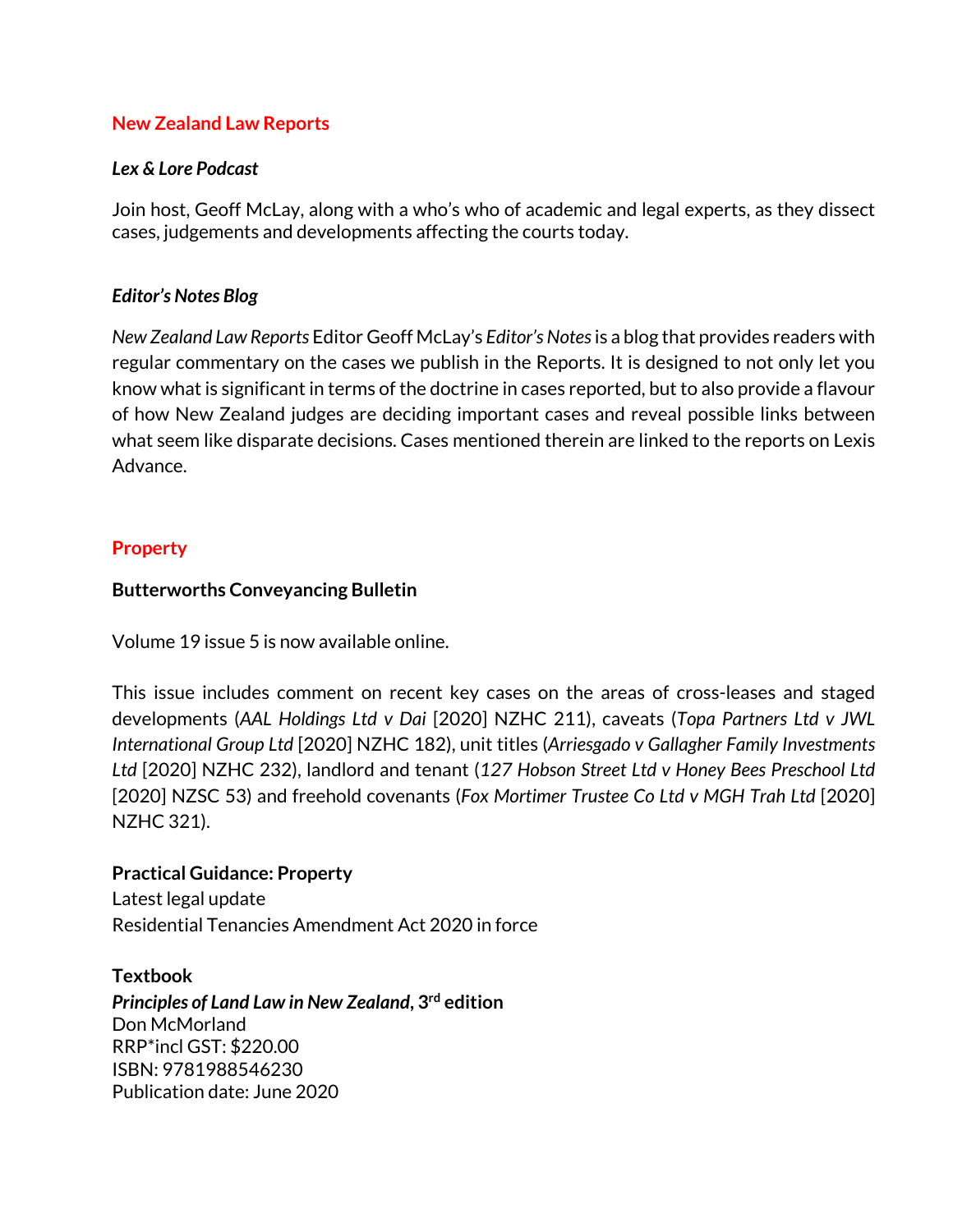### **Resource Management**

**Textbook** *Environmental and Resource Management Law,* **7th edition** Derek Nolan (editor) RRP\*incl GST: \$220.00 ISBN: 9781988546247 Publication date: July 2020

### **Succession**

### **Wills and Succession**

Service 73 is now available online.

This service includes the Epidemic Preparedness (Wills Act 2007 — Signing and Witnessing of Wills) Immediate Modification Order 2020 and legislative amendments to r 5.6 (Signature to be original) of the High Court Rules 2016 by the High Court (COVID-19 Preparedness) Amendment Rules 2020 (LI 2020/59).

There is an updated case commentary in Chapter 2 (Nature of a will), Chapter 3 (Testamentary capacity), Chapter 4 (Formal requirements), Chapter 6 (Construction of wills), Chapter 7 (Gifts by will), Chapter 10 (Probate and letters of administration) and Chapter 11 (Liabilities of personal representatives).

**Textbook** *Nevill's Will Drafting Handbook***, 8th edition** Sarah Parsons RRP\*incl GST: \$160.00 \$144.00 (pre-order price) ISBN: 9781988546254 Publication date: October 2020

# **Trusts**

**Textbook** *Nevill's Trusts Drafting Handbook***, 3rd edition** Sarah Parsons RRP\*incl GST: \$160.00 \$144.00 (pre-order price) ISBN: 9781988546278 Publication date: October 2020